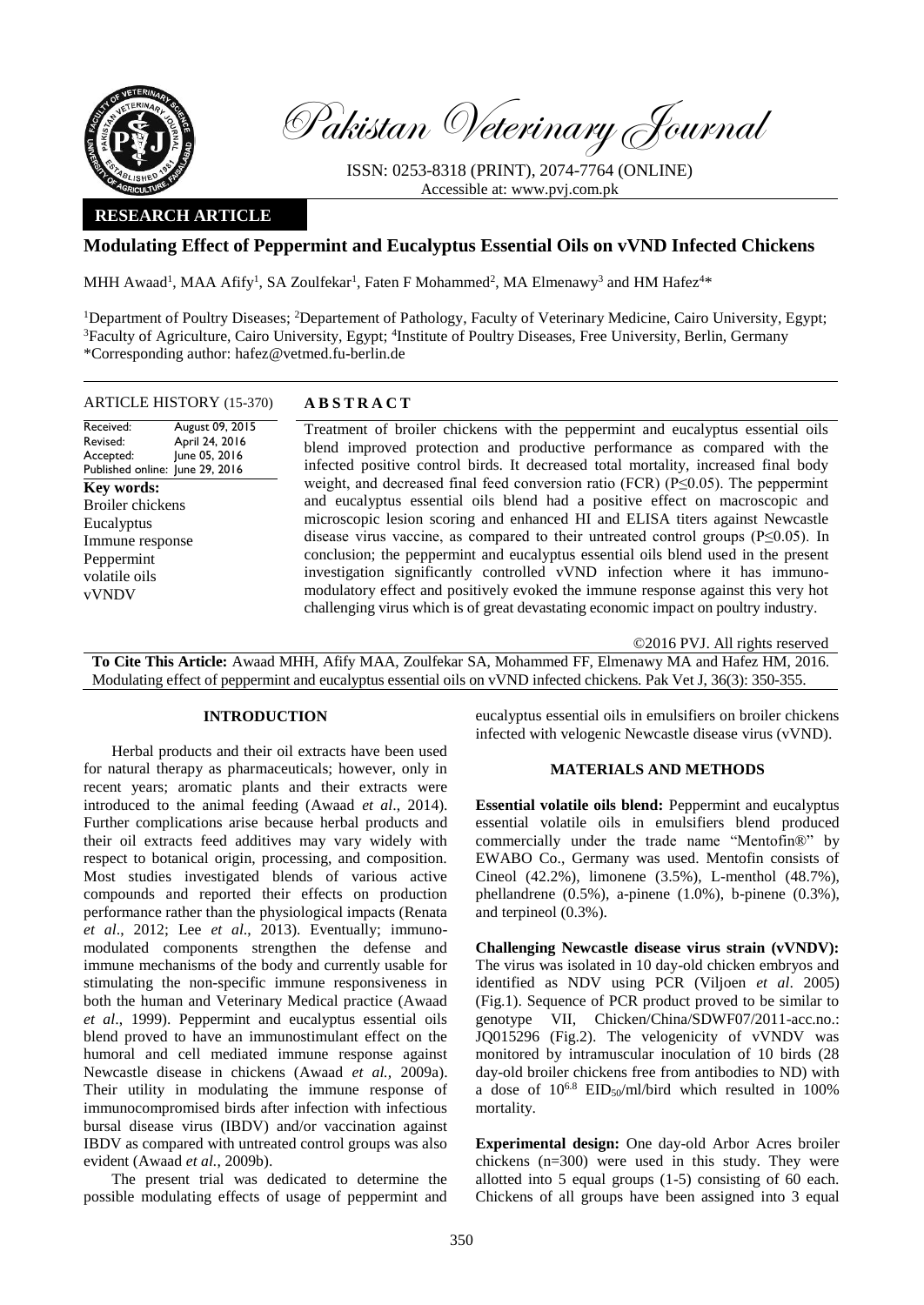replicates (20 each) which kept in isolators with strict isolation measures. The birds had free access to water and fed on a commercial ration *ad libitum*. Experimented birds of groups 2, 3 and 4were vaccinated against different diseases according to the vaccination programs usually adopted in Egyptian chicken broiler farms. Chickens of groups 1 and 5 were kept as a control groups without ND vaccination.

Chickens of groups 1, 3 and 5 were treated with peppermint and eucalyptus essential volatile oils in emulsifiers blend via both oral and spray routes. Oral treatment via drinking water was carried out at several intervals: 4-7, 16-18 and 25-39 days of age at a dose level of 0.25 ml/l for 12 hours/day. While Spray treatment carried out at 3, 7, 12, 13,15,16,19, 23, 27, 31, 35 and 39 days of age at a dose level of 0.1ml/20 ml water/10 birds using fine spray  $\left( \langle 3 \rangle \right)$  mu diameter) as recommended by the producer. The birds of groups 2 and 4 were kept without treatment. At 28<sup>th</sup> day of age; 2 birds were randomly chosen for challenge from each replicate (6 birds/group) of groups 1-4 and infected intramuscularly with a dose of  $10^{6.8}$  EID<sub>50</sub>/ml/bird of vVND virus and kept with other pen mates for contact infection. The birds of group 5 were kept without infection as negative controls. Infected bird groups kept under close observation for further 14 days post infection (PI) for survival rate and macroscopic lesion scoring of dead as well as sacrificed birds at the end of observation period. At  $1<sup>st</sup>$  day of age blood samples were collected from randomly selected 12 birds for determining mean maternal antibody titer to NDV. In addition, 36 birds/group (12/replicate) were collected at 7, 14, 21 and 28 days of age and tested using ELISA (Idexx, ME, USA) and hemagglutination inhibition test (HI) (Swayne *et al*., 1998). At 35 days of age; 3 randomly chosen contact infected chickens/group of all infected experimented groups were sacrificed and samples of cecal tonsils, lungs and trachea were collected and subjected to histopathological examination for

microscopic lesion scoring. The remaining chickens were subjected to chicken performance response variables.

**Statistical analyses:** One-way analysis of variance was adopted using SAS software general liner models procedure (SAS Institute, 2004). The main factor was Mentofin supplementation as a mean effect. Mean values assessed for significance using Duncan's multiple range tests. The following model was used for data analysis:  $Y_{ii}$  $= \mu + \alpha_i + e_{ij}$  Where; Y<sub>ij</sub>: The J<sup>th</sup> observation of the i<sup>th</sup> dose of Mentofin.µ: Overall mean.ɑi: Effect of dose of Mentofin  $(I=1, 2)$ . $e_{ii}$ : Unexplained error. Statements of statistical significance based upon P≤0.05.

### **RESULTS**

High survival rate (100%) was observed in the negative control group (Treated/Vaccinated/Non-challenged), while 100% mortality was recorded in the positive control group (Untreated/Non-vaccinated/Challenged). Concomitant use of volatile oils with ND vaccination in group 3 (Treated/Vaccinated/Challenged) gave the superior results in protection against vVND challenge (80%) (Table 1). The survival rate against vVNDV challenge reached 18.33% and 61.67% in group 1 (Treated/Non-vaccinated/ Challenged) and group 2 (Untreated/Vaccinated/Challenged) respectively. The postmortem lesion scoring varied between groups and was higher in group 4 (Untreated/Nonvaccinated/Challenged). Essential oils supplementation significantly improved performance parameters (body weight and FCR) of the treated groups (Table 2).

Mean ELISA titers were significantly higher at all studied intervals in ND vaccinated/volatile oils treated groups 3 and 5 as well as non-vaccinated/volatile oils treated group 1 vs. positive control group 4 (P≤0.05) (Table 3). HI titers of ND vaccinated/essential oils treated groups (3 and 5) gave the higher significant increase over those of groups 1 and 4 at all studied intervals (P≤0.05) (Table 4).

| Table I: Results of vVNDV challenge of different broiler chicken groups. |                                     |                 |           |            |                                              |  |  |    |  |     |
|--------------------------------------------------------------------------|-------------------------------------|-----------------|-----------|------------|----------------------------------------------|--|--|----|--|-----|
| Groups                                                                   | Treatment                           | No. of survived | Mortality | Protection | ** Mean macroscopic lesion scoring in dead   |  |  |    |  |     |
|                                                                          |                                     | birds/Total No. | rate      | ℅          | and sacrificed survivors (at 42 days of age) |  |  |    |  |     |
|                                                                          |                                     | of birds*       |           |            | $S$ eptc $***$                               |  |  | PP |  | Sum |
|                                                                          | Treated/Non-vaccinated/Challenged   |                 | 81.67     | 18.33      |                                              |  |  |    |  |     |
|                                                                          | Untreated/Vaccinated/Challenged     |                 | 38.33     | 61.67      |                                              |  |  |    |  |     |
|                                                                          | Treated/Vaccinated/Challenged       | 48              | 20        | 80.00      |                                              |  |  |    |  |     |
|                                                                          | Untreated/Non-vaccinated/Challenged |                 | 100       | 0.00       |                                              |  |  |    |  |     |
|                                                                          | Treated/Vaccinated/Non-Challenged   | 60              |           | 100.00     |                                              |  |  |    |  |     |

\*Total No. of birds/group = 60 \*\* Lesion score:(0) Absent, (1) Minimal, (2) Slight, (3) Moderate and (4) Severe lesions. \*\*\* Septc.=Septicaemia. L.=Liver hemorrhage (Hg). Pr= Hemorrhage of Proventriculus. PP = Peyer's patches ulceration. CT=Haemorrhage and Hyperplasia of Caecal tonsils.

| Group           | r - r r -<br>Treatment              | <b>Experimental Days</b> |                 |                              |                              |                                |                                 |
|-----------------|-------------------------------------|--------------------------|-----------------|------------------------------|------------------------------|--------------------------------|---------------------------------|
|                 |                                     |                          |                 | 14                           | 21                           | 28                             | 35                              |
| Body weight (g) |                                     |                          |                 |                              |                              |                                |                                 |
|                 | Treated/Non-vaccinated/Challenged   | $39.5 \pm 0.3$           | $132.2 \pm 2.4$ | $358.8 \pm 4.5^{b*}$         | 543.5±7.8 $C$                | $998.5 \pm 17.9^{\circ}$       | $1212.1 \pm 13.2$ <sup>d</sup>  |
|                 | Untreated/Vaccinated/Challenged     | $39.9 \pm 0.3$           | $127.5 \pm 2.6$ | $350.5 \pm 5.8^{\circ}$      | $580.9 \pm 11.3^{ab}$        | $1117.9 \pm 47.1$ <sup>a</sup> | $1282.1 \pm 23.6$ <sup>c</sup>  |
|                 | Treated/Vaccinated/Challenged       | $39.7 \pm 0.3$           | $129.5 \pm 2.4$ | $353.6 \pm 4.1^b$            | $573.7 \pm 9.1^{\circ}$      | $1123.0 + 41.9a$               | $1368.3 \pm 27.6^b$             |
| 4               | Untreated/Non-vaccinated/Challenged | 39.9±0.2                 | $132.7 \pm 2.2$ | $328.3 \pm 5.9$ <sup>c</sup> | $473.8 \pm 5.3$ <sup>d</sup> | $979.4 \pm 13.7^{\circ}$       | $1077.5 \pm 18.7$ <sup>e</sup>  |
| 5.              | Treated/vaccinated/Non-Challenged   | $39.7 \pm 0.3$           | $130.8 \pm 2.5$ | $379.1 \pm 3.2^a$            | $605.3 \pm 10.4^a$           | $1099.5 \pm 15.9^a$            | $1525.0 \pm 36.2^a$             |
|                 | Probability                         | 0.7318                   | 0.3256          | 0.0001                       | 0.0001                       | 0.0001                         | 0.0001                          |
|                 | Feed Conversion Ratio (FCR)         |                          |                 |                              |                              |                                |                                 |
|                 | Treated/Non-vaccinated/Challenged   |                          | l.259±0.018     | $1.325 \pm 0.019$            | $1.829 \pm 0.032$            | $1.829 \pm 0.027$              | $2.255 \pm 0.031$ <sup>b*</sup> |
|                 | Untreated/Vaccinated/Challenged     |                          | 1.311±0.029     | $1.338 \pm 0.019$            | l.807±0.029                  | $1.772 \pm 0.024$              | $2.382 \pm 0.027$ <sup>a</sup>  |
|                 | Treated/Vaccinated/Challenged       |                          | l.279±0.028     | $1.325 \pm 0.029$            | $1.817 \pm 0.036$            | $1.761 \pm 0.027$              | $2.225 \pm 0.030^{\circ}$       |
|                 | Untreated/Non-vaccinated/Challenged |                          | 1.223±0.028     | $1.346 \pm 0.031$            | 1.933±0.043                  | $1.768 \pm 0.031$              | $2.460 \pm 0.038$ <sup>a</sup>  |
| 5.              | Treated/vaccinated/Non-Challenged   |                          | 1.271±0.028     | $1.376 \pm 0.027$            | $1.862 \pm 0.034$            | I.858±0.028                    | $2.066 \pm 0.027$ <sup>c</sup>  |
|                 | Probability                         |                          | 0.0557          | 0.6176                       | 0.1072                       | 0.0732                         | 0.0001                          |

Mean±SD with different superscripts within column, within age, are significantly different (P≤0.05).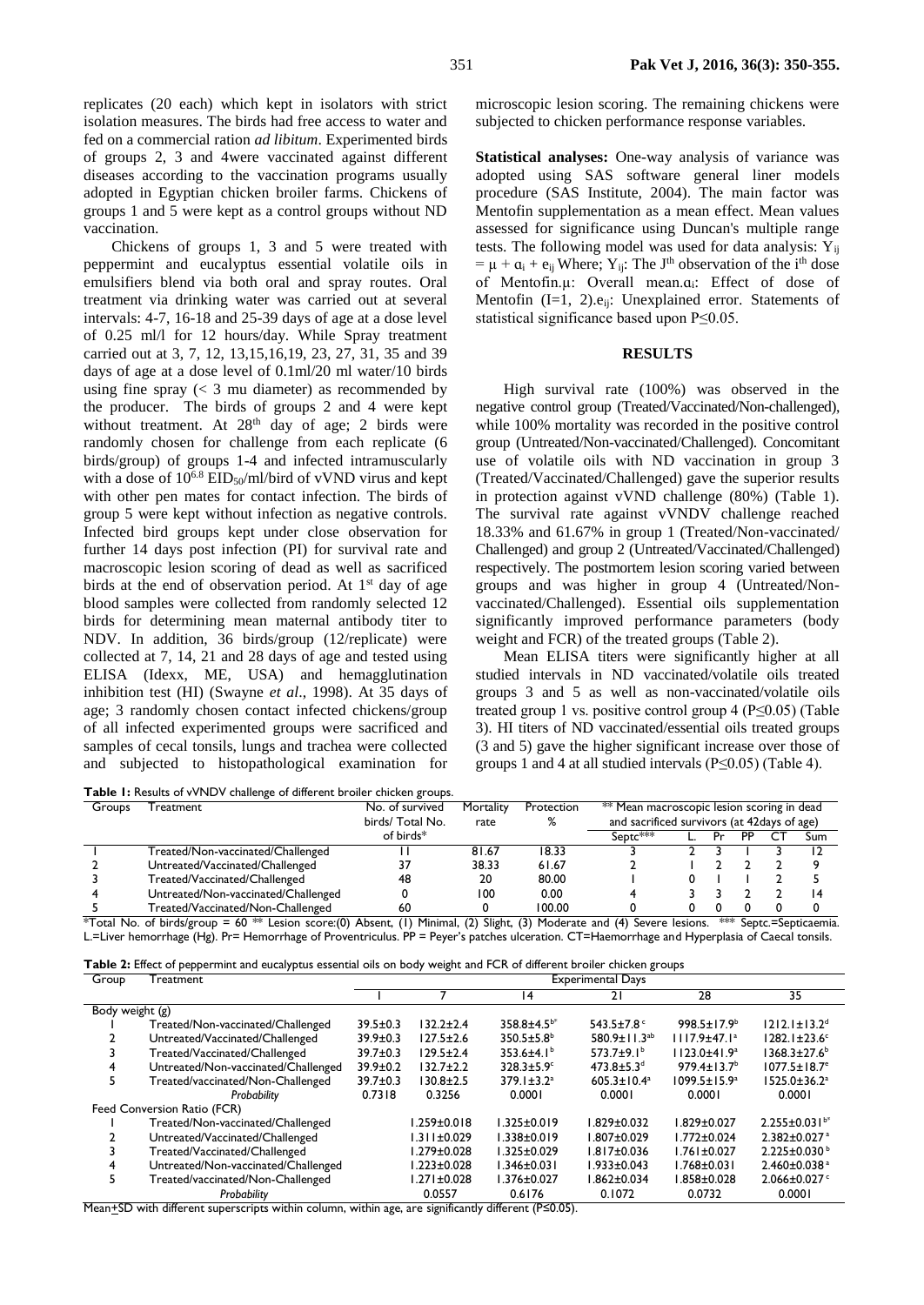**Table 3:** Results of mean ELISA–conversion titers during first 4 weeks of age

| Group                                                                                                     | Treatment                           | Mean ELISA-titers |                              |                              |                              |                              |  |
|-----------------------------------------------------------------------------------------------------------|-------------------------------------|-------------------|------------------------------|------------------------------|------------------------------|------------------------------|--|
|                                                                                                           |                                     | ı dav             | 7 days                       | 14 days                      | 21 days                      | 28 days                      |  |
|                                                                                                           | Treated/Non-vaccinated/Challenged   | $15252 \pm 0.12$  | $8371 \pm 0.23^b$            | $3549 \pm 0.43^b$            | $3737 \pm 0.40^{\circ}$      | $4590 \pm 1.06^{\circ}$      |  |
|                                                                                                           | Untreated/Vaccinated/Challenged     | 15252±0.23        | $8342 \pm 0.39$ <sup>c</sup> | $2986 \pm 0.57$ °            | $3494 \pm 1.14^{\circ}$      | 3950±0.1.14 $\degree$        |  |
|                                                                                                           | Treated/Vaccinated/Challenged       | $15252 \pm 0.23$  | $8451 \pm 0.32$ <sup>a</sup> | $3687 \pm 0.55^{\text{a}}$   | $3941 \pm 0.48$ <sup>a</sup> | $4879 \pm 1.01^a$            |  |
|                                                                                                           | Untreated/Non-vaccinated/Challenged | $15252 \pm 0.23$  | $7023 \pm 0.50$              | $3367 \pm 0.42$              | $1813 \pm 0.86$              | $1170 \pm 0.91$              |  |
|                                                                                                           | Treated/vaccinated/Non-Challenged   | $15252 \pm 0.23$  | $8551 \pm 0.46^a$            | $3693 \pm 0.41$ <sup>a</sup> | $3972 \pm 1.91$ <sup>a</sup> | $4955 \pm 1.78$ <sup>a</sup> |  |
| Mean+SD with different superscripts within column within age are significantly different ( $P\leq 0.05$ ) |                                     |                   |                              |                              |                              |                              |  |

with different superscripts within column, within age, are significantly different ( $P≤0.05$ ).

**Table 4:** Results of Haemagglutination-Inhibition (HI) seroconversion titres during first 4 weeks of age

| Group | Treatment                           |                              | HI-titers (Log2)              |                              |                              |  |  |
|-------|-------------------------------------|------------------------------|-------------------------------|------------------------------|------------------------------|--|--|
|       |                                     | 7davs                        | 14 days                       | 21 days                      | 28 days                      |  |  |
|       | Treated/Non-vaccinated/Challenged   | 5.50 $\pm$ 0.13 $d^*$        | 4.42 $\pm$ 0.18 $\text{c}$    | $3.83 \pm 0.06$ <sup>d</sup> | $1.92 \pm 0.11$ <sup>c</sup> |  |  |
|       | Untreated/Vaccinated/Challenged     | $7.50\pm0.13$ °              | $7.75 \pm 0.07^{\rm b}$       | $7.00 \pm 0.23^b$            | $6.67 \pm 0.21$ <sup>a</sup> |  |  |
|       | Treated/Vaccinated/Challenged       | $8.83 \pm 0.14$ <sup>a</sup> | 8.00 $\pm$ 0.14 <sup>ab</sup> | $8.08 \pm 0.19^a$            | $7.00 \pm 0.28$ <sup>a</sup> |  |  |
|       | Untreated/Non-vaccinated/Challenged | $5.42 \pm 0.16$ <sup>d</sup> | $4.00 \pm 0.23$               | $4.42 \pm 0.20$ <sup>c</sup> | 3.50 $\pm$ 0.11 <sup>b</sup> |  |  |
|       | Treated/vaccinated/Non-Challenged   | $8.33 \pm 0.08^b$            | $8.25 \pm 0.12$ <sup>a</sup>  | $8.08 \pm 0.28$ <sup>a</sup> | $7.00 \pm 0.25$ <sup>a</sup> |  |  |
|       | Probability                         | 0.0001                       | 0.0001                        | 0.0001                       | 0.0001                       |  |  |

Geometric mean maternal antibody titer at 1 day of age is 7.1. Mean+SD with different superscripts within column, within age, are significantly different (P≤0.05).



**Fig. 1:** PCR electrophoretic pattern of multiplied gene of fusion protein of NDV. Lane1: 100 base pairs molecular ladder. Lane2: Egg fluid sample showed +ve result at 200 bp. Lane3-5: Negative control sample for egg fluid sample.

| TGCAGCAATGCTCTCTTGACGGCAGGCCCCTTGCAGTTA        |
|------------------------------------------------|
| GGAGAATTGTAGTAACGGGAGATAAGGCAGTCAATGTAT        |
| ACACCTTTTTTcAAACAGGGTCAATCATAGTCAAGTCGCT       |
| CCCGAATATGCCCAGAGATAAGGAGGCATGTTCAAGGGT        |
| TGCAGCAATGGTCTCTTGcACGGCAGGGACCACtCAGCA        |
| GCAGGAATTTGGTGAGTCTATCCGGAGGATACAAGGGTC        |
| <b>TGTATCCACGTCCGGAGGAAGGAGACAAAAACGTATTAT</b> |
| AGGTGCTGTTATTGCCAGTGTAGCGTCCTACTGGTTTTA        |
| CAAACCTGTGATGGCCTCGAAGACCCTCGAGGCTACCT         |

**Fig. 2:** Amino acid sequence of the fusion protein of NDV isolate.

No obiviuos histopathological lesions could be detected in the negative control group 5 (Treated/Vaccinated/Non-challenged). Moreover; birds of this group showed an increase in the follicular size comprizing the cecal tonsils with lymphoblastic activation of follicular elements. Tracheal microscopic lesions revealed variable histopathological alterations that were more severe with significant increase in group 4 (Untreated/Non-vaccinated/Challenged) (P≤0.05) vs. group 5 (Treated/Vaccinated/Non-challenged) represented by marked deciliation and necrosis of tracheal epithelium associated with focal hyperplastic proliferation of epithelium associated with intense lymphocytic infiltration, congestion, hemorrhage and severe edema in

the lamina propria. Lesions were less severe in group 1 (Treated/Non-vaccinated/Challenged) than group 2 (Untreated/Vaccinated/Challenged). Lesions in group 3 (Treated/Vaccinated/Challenged) characterized by goblet cell hyperplasia of tracheal epithelium with lymphocytic infiltration and dilatation of blood capillaries in the lamina propria (Fig.3). Lung microscopic lesions in group 1 (Treated/Non-vaccinated/Challenged) revealed mild interlobular and interstial edema with degeneration of epithelial lining the secondry bronchi associated with edema, congestion and increased lymphocytes in lamina propria associated with edema and lymphocytes infiltating the parabronchi with congestion and perivascular and interstitial edema. More advanced lesions were observed in group 2 (Untreated/Vaccinated/Challenged) than group1 that characterized by more interstitial and perivascular edema and lymphoctic infiltration in the secondry bronchi and parabronchus extending into infundibulum and air capillaries assocaited with congestion of blood capillaries. lesions were very mild in group 3 (Treated/Vaccinated/Challenged) that was restricted to perivascular interstitial edema and no other lesion were detected in parabronchi or air capillaries. On the other hand; significant marked severe lesions were recorded in the group 4 (Untreated/Non-vaccinated/ Challenged) (P≤0.05) that characterized by severe necrotic and inflammatory reaction involving the secondry bronchi, parabronchi and air capillaries associated with lymphocytes and heterophils infiltartion and proteineuos exudated filling the lumen of air capillaries and focal hemorrhage (Fig.4).Caecal tonsils microscopic lesions characterized by lymphoid depletion and necrosis of lymphoid elements of lymphoid follicles. The lesions were significantly severe in group 4 (Untreated/Nonvaccinated/Challenged) (P≤0.05), less in group 1 (Treated/Non-vaccinated/Challenged) than group 2 (Untreated/Vaccinated/Challenged) while in group 3 (Treated/Vaccinated/Challenged), the lesions were mild lymphocytic depletion assocaited with lymphoblastic activation with increase in the follicular size (Fig.5). Group 4 (Untreated/Non-vaccinated/ Challenged) showed the worst total significant microscopic lesion score (34.25) vs. the other challenged groups which had 18.75, 20.5 and 17.25 scores in groups 1, 2 and 3 respectively (P≤0.05) (Table 5).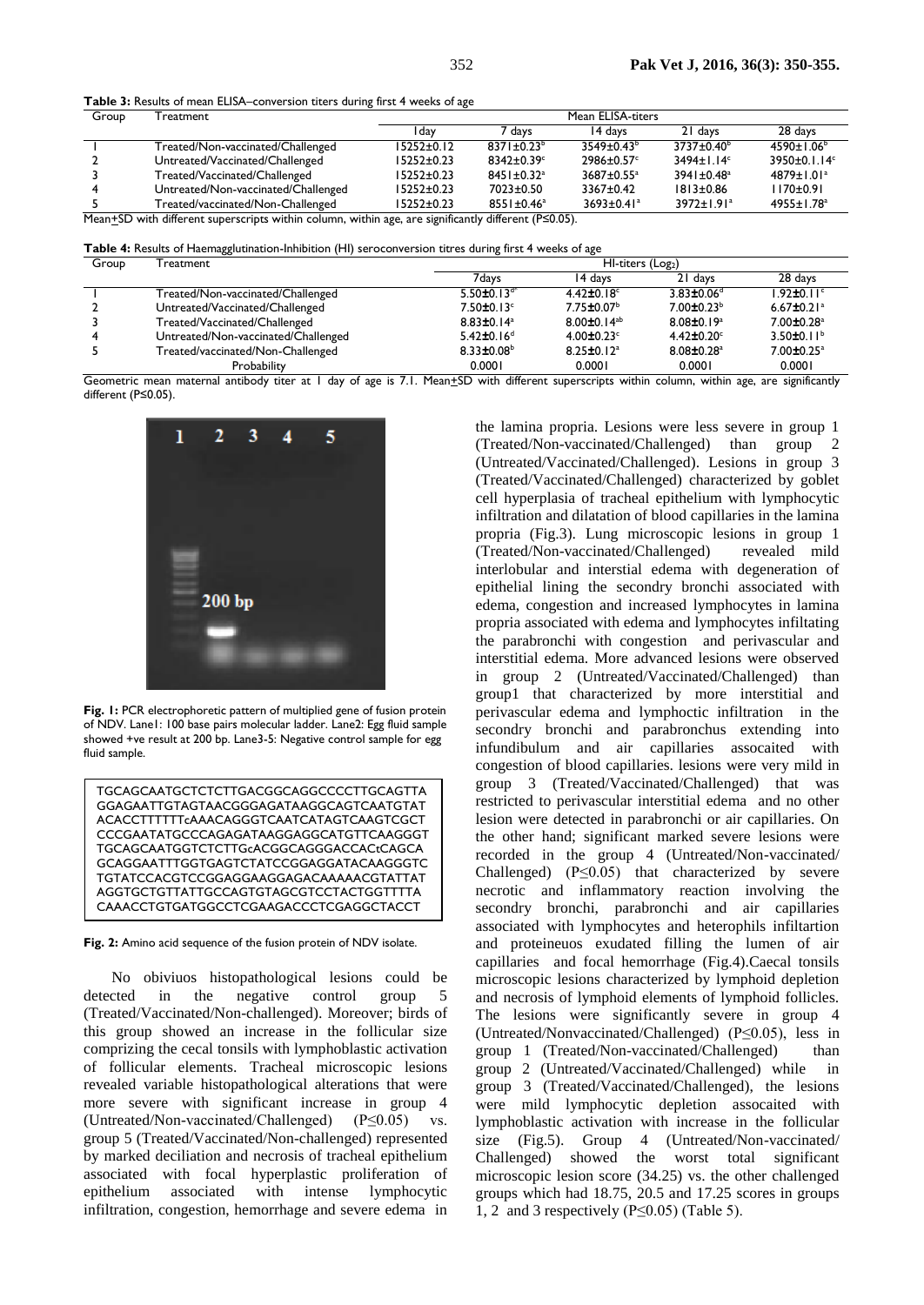**Table 5:** Statistical analysis of histopathological lesion scoring of vVND challenged broiler chickens

|                                       |                                 | vVND challenged groups        |                              |                              |  |  |  |
|---------------------------------------|---------------------------------|-------------------------------|------------------------------|------------------------------|--|--|--|
| Histopathological lesions             | $GI*$                           | G <sub>2</sub>                |                              | G4                           |  |  |  |
|                                       | Trachea                         |                               |                              |                              |  |  |  |
| Deciliation & Desquamation & necrosis | $2.00 \pm 0.31$ <sup>ab</sup>   | $1.75 \pm 0.47$ <sup>ab</sup> | $1.50 \pm 0.28^{\circ}$      | $3.00 \pm 0.57$ <sup>a</sup> |  |  |  |
| Inflammatory reaction                 | $1.40 \pm 0.40^b$               | $1.80 \pm 0.37 ^{\text{ab}}$  | $1.25 \pm 0.25^{\mathrm{b}}$ | $2.75 \pm 0.74$ <sup>a</sup> |  |  |  |
| Congestion                            | $1.66 \pm 0.66^a$               | $1.75 \pm 0.25$ <sup>a</sup>  | $1.40 \pm 0.24$ <sup>a</sup> | $2.66 \pm 0.66^a$            |  |  |  |
| Edema                                 | $1.66 \pm 0.66^a$               | $1.50 \pm 0.28$ <sup>a</sup>  | $1.40 \pm 0.24$ <sup>a</sup> | $2.50 \pm 0.50^a$            |  |  |  |
|                                       | Lungs                           |                               |                              |                              |  |  |  |
|                                       | a-Secondary bronchi             |                               |                              |                              |  |  |  |
| Desquamation & necrosis               | $1.00 \pm 0.40^b$               | $2.70 \pm 0.80^{ab}$          | $0.80 \pm 0.20^{\circ}$      | $3.00 \pm 0.31$ <sup>a</sup> |  |  |  |
| Inflammatory reaction                 | $2.00 \pm 0.40^a$               | $2.00 \pm 0.83$ <sup>a</sup>  | $1.25 \pm 0.25$ <sup>a</sup> | $2.80 \pm 0.37$ <sup>a</sup> |  |  |  |
| Congestion                            | $1.40 \pm 0.54$ <sup>a</sup>    | $1.80 \pm 0.64^a$             | $1.16 \pm 0.40^a$            | $2.60 \pm 1.14^a$            |  |  |  |
| Edema                                 | $1.40 \pm 0.24$ <sup>a</sup>    | $1.80 \pm 0.73$ <sup>a</sup>  | $1.25 \pm 0.25$ <sup>a</sup> | $2.40 \pm 0.50$ <sup>a</sup> |  |  |  |
|                                       | b-Parabronchi & air capillaries |                               |                              |                              |  |  |  |
| Desquamation & necrosis               | $1.10 \pm 0.23$ <sup>ac</sup>   | $1.64 \pm 0.25$ <sup>ab</sup> | $0.77 \pm 0.19$ <sup>c</sup> | $2.33 \pm 0.25$ <sup>a</sup> |  |  |  |
| Inflammatory reaction                 | $1.00 \pm 0.25^{\circ}$         | $1.23 \pm 0.35^{\mathrm{b}}$  | $0.86 \pm 0.16^b$            | $2.86 \pm 0.29$ <sup>a</sup> |  |  |  |
| Congestion                            | $1.75 \pm 0.16^{ab}$            | $1.66 \pm 0.31^{ab}$          | $1.13 \pm 0.16$ <sup>c</sup> | $2.82 \pm 0.26$ <sup>a</sup> |  |  |  |
| Interstitial and perivascular edema   | $1.60 \pm 0.26$ <sup>ab</sup>   | $1.47 \pm 0.35$ <sup>ab</sup> | $1.14 \pm 0.14^b$            | $2.29 \pm 0.31$ <sup>a</sup> |  |  |  |
|                                       | Cecal tonsils                   |                               |                              |                              |  |  |  |
| Lymphocytic depletion                 | $1.25 \pm 0.25$ ab              | $1.00\pm0.00$ b               | $1.00 \pm 0.00^{\mathrm{b}}$ | $1.83 \pm 0.30^a$            |  |  |  |

\*G1 = Treated Non-vaccinated. G2 = Untreated Vaccinated. G3 = Treated Vaccinated. G4 = Untreated Non-vaccinated (Positive control). Mean+SD with different superscripts within row, within age, are significantly different (P≤0.05). No lesions could be detected in group 5.

#### **DISCUSSION**

The high survival rate (100%) in the negative control group (Treated/Vaccinated/Non-challenged) indicated the safety of the used ND vaccines and the administered essential oils blend. On the other hand; a 0% survival rate recorded in positive control group (Untreated/Nonvaccinated/Challenged) indicated the velogenicity of the used vVND virus. In challenged bird groups; the effect of volatile oils blend obtained in the present investigation might be due to their antiviral activity (Sökmen *et al*., 2004). This result confirms the findings of Awaad *et al* (2002) on studying the effect of peppermint and eucalyptus essential oils on concomitant infection of "ORT" and "vVND" in broiler chickens. Our obtained findings are also in agreement with those reported by Barbour *et al.* (2013) who evaluated the impact of eucalyptus and peppermint essential oils on immune modulation and production of broiler chickens challenged with a molecularly characterized velogenic Newcastle disease virus. Findings of group 1 could be explained as this blend has a potent immunomodulatory effect that confirm findings of Awaad *et al.* (2009a) who stated that eucalyptus and peppermint essential oils blend implement both innate-cell mediated and humoral immune response. Similar findings has been reported by Barbour and Danker (2005) who mentioned that essential oils of eucalyptus and peppermint improved the homogeneity of immune responses and performance in Mycoplasma gallisepticum/H9N2 virus-infected broilers.

Essential oils supplementation significantly improved performance parameters (body weight and FCR) of the treated groups. These variables correlated positively with the survival percentage. The worst parameters has been recorded in positive control group 4 (Untreated/Nonvaccinated/Challenged). The improving in performance by essential oils supplementation has been described by other workers (Cross *et al*. 2007; Windisch *et al*., 2008; Barbur *et al*., 2013). The proposed mode of action of herbal products might be attributed to their antimicrobial properties (Kollanoor-Johny *et al*., 2012; Lee *et al*., 2013), oxidative-resistant activity (Dundar *et al*., 2008; Sarac *et al*., 2009) or anti-inflammatory effect (Lee *et al*., 2009; Yanhong, 2011). The significantly higher immune status in ND vaccinated/volatile oils treated groups 3 and 5 as well as non-vaccinated/volatile oils treated group 1 vs. positive control group 4 could be attributed to the fact that peppermint oil maintains the structural integrity of immune cells due to its strong antioxidant action which protects cell membrane from free radical oxidants, thereby resulting in an improved immune response (Nickels, 1996). Awaad *et al*. (2009a) concluded that administration of eucalyptus and peppermint oils blend evoked the immune response in chickens. Enhancement of the immune system by herbal products and oils has been reported by many investigators (Lee *et al*., 2010; Lillehoj *et al*., 2010).

The improvement in vVND pathological picture (macroscopic and microscopic lesion scores) recorded in volatile oils supplemented groups (with or without vaccination) is supposed to their possible antiviral (virucidal) action that might influenced the virulence of the challenging agent (Mekay and Blumberg, 2006; Ocak *et al.,* 2008; Barbour *et al.,* 2010). Moreover; this perhaps attributed also to their effect on cell mediated and local immunity (Cserep, 2008) which has been shown to play a part in clearing virus from the tissues (Awaad *et al*., 2009a). The recorded increase in the follicular size comprizing the cecal tonsils with lymphoblastic activation of follicular elements in groups 1, 3 and 5 completely accords with those reported by Awaad *et al.* (2009a) who mentioned that treated birds with peppermint and eucalyptus essential oils resulted in lymphocytic hyperplasia and activation in Bursa of Fabricious, thymus, spleen and caecal tonsils.

**Conclusions:** The used peppermint and eucalyptus essential oils blend proved its immunomodulatory effects and positively evoked the immune response against vVND virus that have a great devastating economic impact on poultry industry. It also improved clinical, pathological and performance parameters.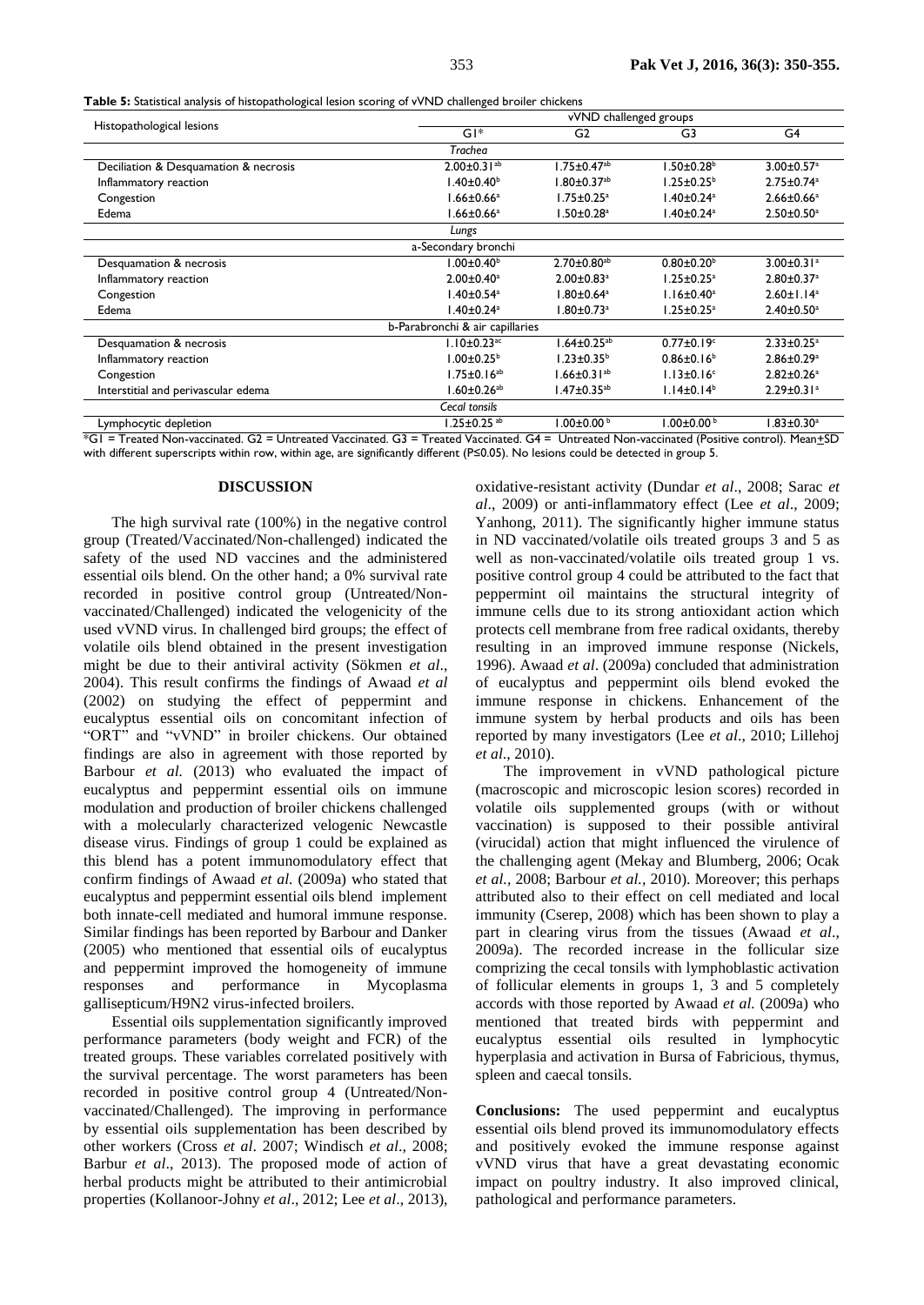

**Fig. 3:** Microscopic lesions in trachea. H & E X200. **a)** Mentofin treated group (group 1) showing deciliation and hyperplasia of tracheal mucosal epithelium asssociated with lymphocytic infiltration and congestion with mild edema of lamina propria with few RBCs exudation (score 1). **b)** Vaccinated group (group 2) showing hypertrophy and hyperplasia of tracheal mucosa with extensive deciliation and lymphocytic infiltration with moderete congestion and edema. **c)** Mentofin treated vaccinated group (group 3) showing focal mild deciliation of tracheal mucosa with goblet cell hyperplasia and mild inflammatory reaction involving the mucosa. **d)** Untreated nonvaccinated (positive control) group (group 4) showing extensive necrosis with hyperplasia of tracheal mucosa with severe edema, congetion and hemorrhages in lamina propria.



**Fig. 4:** Microscopic lesions in lungs. H & E. **a)** Mentofin treated group (group 1) showing no inflammatory reaction involving the parabronchus or the air capillaries except for mild congestion of blood capillaries. **b)** Vaccinated group (group 2) showing sloughing epithelial lining the parabronchus with congestion of blood capillaries and edema X400. **c)** Mentofin treated vaccinated group (group 3) showing mild congestion of blood capillaries comprising the lung lobules associated with mild perivascular edema. **d)** Untreated nonvaccinated (positive control) group (group 4) showing necrosis of epithelial lining the parabronchus and air capillaries with congestion of blood capillaries note the extensive destruction of parabronchus with severe edema of air capillaries and extensive oblitration of air capillaries X400.

**Author's contribution:** MHHA and HMH planed the investigation. MAA and SAZ applied the immune status assessment and recorded the mortality and post mortem lesions. FFM carried out the histopathological examination. MAE applied the performance variable values and the statistical analysis. All authors participated in draft and revision of the manuscript. All authors read and approved the final manuscript.



**Fig. 5:** Microscopic lesions of caecal tonsils. H & E. **a)** Vaccinated group (group 2) showing extensive hypeplasia of the lymphoid follicles (X100). **b)** Mentofin treated group (group 1) showing mild depletion of lymphoid elements (X400). **c)** Mentofin treated vaccinated group (group 3) showing mild lymphocytic depletion of lymphoid follicle with lymphoblastic activation (arrow) (X400). **d)** Untreated non-vaccinated (positive control) group (group 4) showing severe lymphocytolysis and necrosis of majority of lymphoid elements comprising the follicle (X400).

### **REFERENCES**

- Awaad MHH, Elmenawey M and Ahmed KA, 2014. Effect of a specific combination of carvacrol, cinnamaldehyde, and *Capsicum oleoresin*  on the growth performance, carcass quality and gut integrity of broiler chickens. Vet World, 7: 284-290.
- Awaad MHH, El-Gohary AA and Sultan HA, 2002. Effect of volatile oils on concomitant infection of Ornithobacterium rhinotracheal "ORT" and velogenic viscerotropic Newcastle disease "vVND" in broiler chickens. Vet Med J (Giza), 50: 289-298.
- Awaad MHH, Abdel-Alim GA, Sayed KSS, Ahmed KA, Nada AA *et al*., 2009a. The immunostimulant effects of peppermint and eucalyptus essential oils in chickens. Pak Vet J, 30: 61-66.
- Awaad, MHH, Abdel-Alim GA, Sayed KSS, Ahmed KA, Nada AA *et al*., 2009b. Modulating effect of peppermint and eucalyptus oils in infectious bursal disease immunocompromised chickens. Vet Med J (Giza), 57: 357-375.
- Awaad, MHH, Saad FE, Afify MA, Elshazly OA and El-Menyawi HF, 1999. Immunomodulation of organic acids in chickens. Ismailia Vet J, 2: 103-114.
- Barbour EK and Danker S, 2005. Essential oils of eucalyptus and peppermint improve the homogeneity of immune responses and performance in MG/H9N2-infected broilers. J Am Holistic Vet Med Assoc, 24: 23-27.
- Barbour EK, Shaib H, Azhar E, Kumosani T, Iyer A *et al*., 2013. Modulation by essential oil of vaccine response and production improvement in chicken challenged with velogenic Newcastle disease virus. J Applied Microbiol, 115: 1278-1286.
- Barbour, EK, Yaghi RH, Jaber LS, Shaib HA and Harakeh S, 2010. Safety and antiviral activity of essential oil against Avian Influenza and Newcastle disease viruses. Int J App Res Vet Med, 8: 60–64.
- Cross DE, McDevitt RM, Hillman K and Acamovic T, 2007. The effect of herbs and their associated essential oils on performance, dietary digestibility and gut microflora in chickens from 7 to 28 days of age. Br Poult Sci, 48: 496–506.
- Cserep T, 2008. Vaccines and vaccination. In Poultry Diseases eds. Pattison M, McMulli PF, Bradbury JM and Alexander DJ, 6th ed. pp: 66-81. Edinburgh: Butterworth, Heinemann.
- Dundar E, Olgun E, Isiksoy S, Kurkcuoglu M, Baser KH *et al*., 2008. The effects of intra-rectal and intra-peritoneal application of Origanum onites L. essential oil on 2, 4, 6-trinitrobenzenesulfolic acidinduced colitis in the rat. Exp Toxical Pathol*,* 59: 399-408.
- [Kollanoor-Johny](http://japr.fass.org/search?author1=A.+Kollanoor-Johny&sortspec=date&submit=Submit) A, [Upadhyay](http://japr.fass.org/search?author1=A.+Upadhyay&sortspec=date&submit=Submit) A, [Baskaran](http://japr.fass.org/search?author1=S.+A.+Baskaran&sortspec=date&submit=Submit) SA, [Upadhyaya](http://japr.fass.org/search?author1=I.+Upadhyaya&sortspec=date&submit=Submit) I, [Mooyottu](http://japr.fass.org/search?author1=S.+Mooyottu&sortspec=date&submit=Submit) S *et al*., 2012. Effect of therapeutic supplementation of the plant compounds trans-cinnamaldehyde and eugenol on *Salmonella*  enterica serovar Enteritidis colonization in market-age broiler. J Appl Poult Res, 21: 816-822.